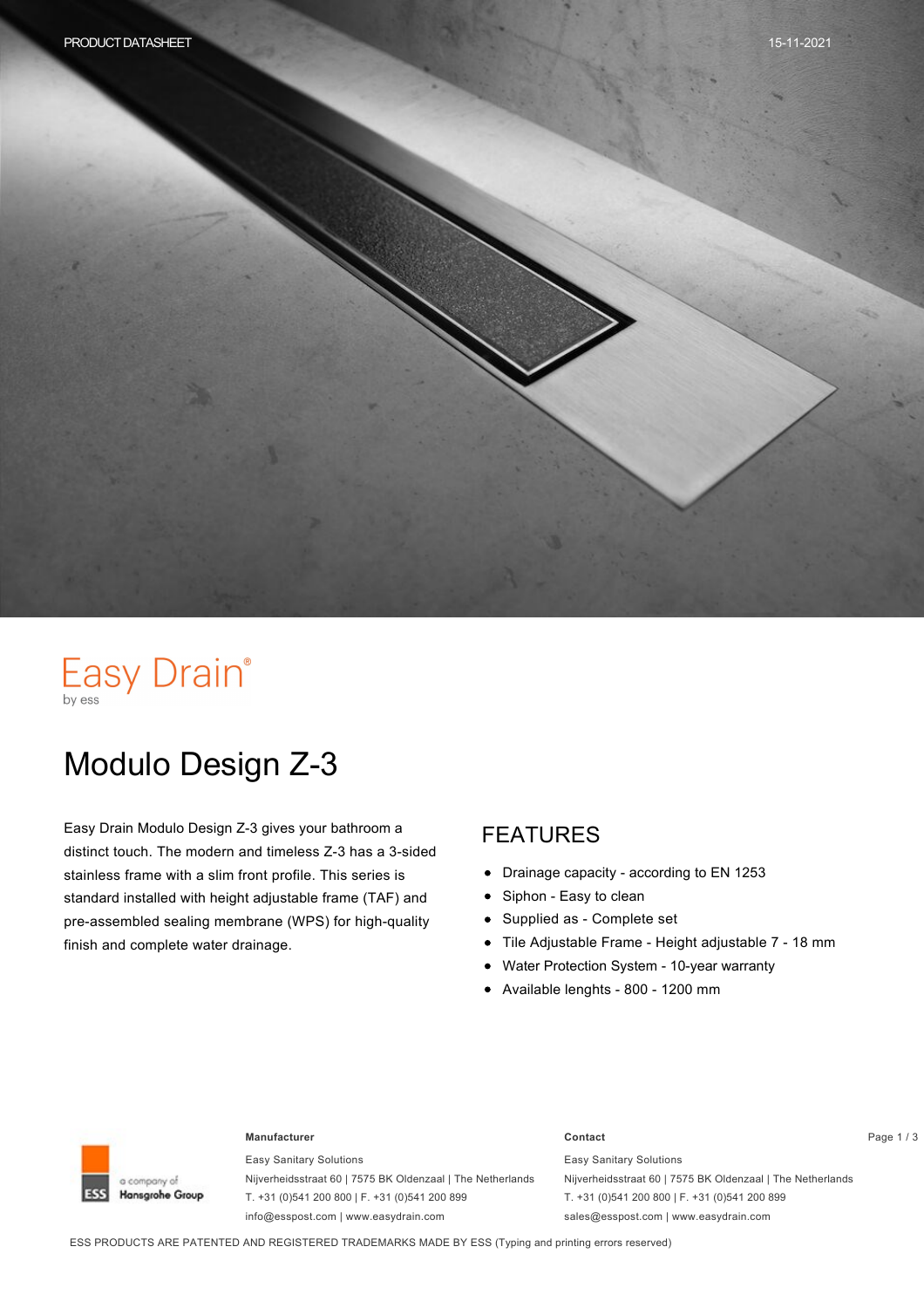### GENERAL

| Serie         | Modulo Design Z-3            |
|---------------|------------------------------|
| Name          | Modulo Design Z-3            |
| Model         | Rectangular shower drain     |
| Length (mm)   | 800, 900, 1000, 1200         |
| Product type  | Complete                     |
| Application   | New construction, Renovation |
| Certification | DIN 18534, ETAG-022          |

### **INSTALLATION**

| Substrate                                   | Concrete / Sand Cement, Wooden floors, Lewis sheets |
|---------------------------------------------|-----------------------------------------------------|
| Floor finish                                | Tiles / Mosaic, Glass Mosaic, Thin tiles            |
| Height adjustable feet                      | Included                                            |
| Installation option                         | Floor, Wall                                         |
| Outlet                                      | Horizontal (Vertical outlet optional)               |
| Connection (mm)                             | 50 (Global) / 56 (UK)                               |
| Min. installation depth (mm) (built-in set) | 87                                                  |
| Min. installation depth (mm) (incl. grate)  | 94                                                  |

#### DRAINAGE

| Max. drainage capacity entrance (I/min) | 33 |
|-----------------------------------------|----|
| Max. drainage capacity wall (I/min)     |    |
| Max. drainage capacity (I/min)          |    |

#### **BUILT-IN SET**

| Pre-assembled sealing membrane | Included                                             |
|--------------------------------|------------------------------------------------------|
| Siphon features                | Cleanable, Pivotable & adjustable, Height adjustable |
| Water seal height (mm)         | 50                                                   |
| Outlet                         | Horizontal (Vertical outlet optional)                |
| Material siphon                | Polypropylene (PP)                                   |
|                                |                                                      |

#### **DESIGN**

| Grate finish                   | Tile                           |
|--------------------------------|--------------------------------|
| Grate pattern                  | Zero / Closed                  |
| Grate width (mm)               | 46                             |
| Grate tile insert (mm)         | 12                             |
| Adjustable grate               | <b>No</b>                      |
| Frame type                     | TAF (Tile Adjustable Frame)    |
| <b>TAF Frame material</b>      | Stainless steel (304)          |
| Design frame finish            | <b>Brushed stainless steel</b> |
| Frame width (mm)               | 81                             |
| Wheelchair accessible          | Yes                            |
| <b>Extension set available</b> | <b>No</b>                      |



Easy Sanitary Solutions Nijverheidsstraat 60 | 7575 BK Oldenzaal | The Netherlands T. +31 (0)541 200 800 | F. +31 (0)541 200 899 info@esspost.com | www.easydrain.com

#### **Manufacturer Contact** Page 2 / 3 Easy Sanitary Solutions Nijverheidsstraat 60 | 7575 BK Oldenzaal | The Netherlands

T. +31 (0)541 200 800 | F. +31 (0)541 200 899 sales@esspost.com | www.easydrain.com

ESS PRODUCTS ARE PATENTED AND REGISTERED TRADEMARKS MADE BY ESS (Typing and printing errors reserved)